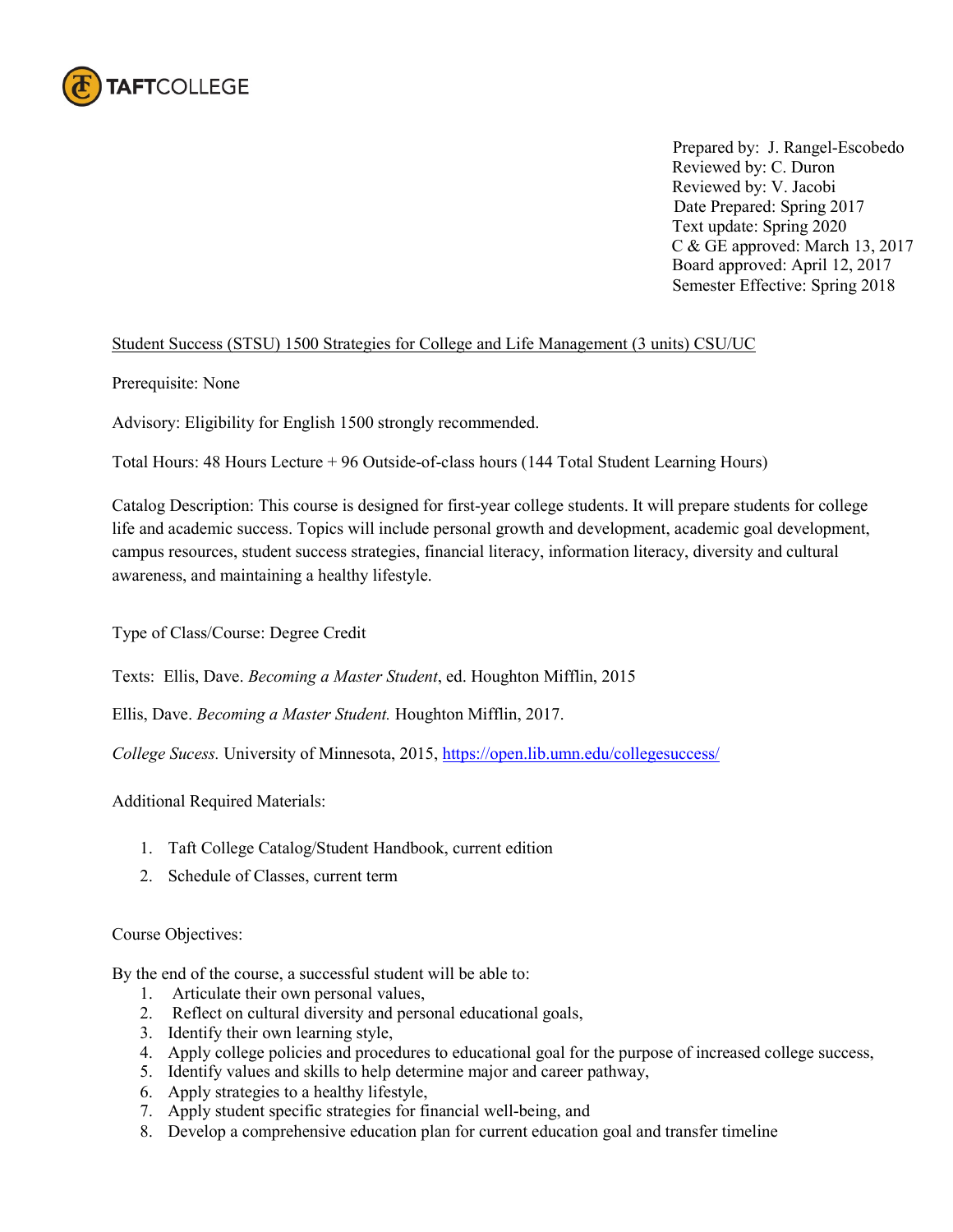

# Course Scope and Content:

| Unit I   | Personal Growth and Development<br>Self-awareness, identity and values<br>А.<br>B. Transition from high school to college<br>C. Academic values and beliefs<br>D. Assertiveness<br>E. Learning Styles<br>F. Money Management<br>G. Relationship and conflict resolution<br>H. Campus and community involvement |
|----------|----------------------------------------------------------------------------------------------------------------------------------------------------------------------------------------------------------------------------------------------------------------------------------------------------------------|
| Unit II  | Academic Goal Development<br>A. College terms and definitions<br>B. Major and career exploration<br>C. Degree and certificate requirements<br>D. Transfer Requirements<br>E. Student Education Plan                                                                                                            |
| Unit III | <b>Campus Resources</b><br>Accessing student services resources<br>А.<br>B. Accessing web resources<br>C. Accessing library resources                                                                                                                                                                          |
| Unit IV  | <b>Academic Success Strategies</b><br>A. Note taking skills<br>B. Test taking skills<br>C. Organizational skills<br>D. Time Management<br>E. Academic and personal integrity<br>F.<br>Computer Literacy                                                                                                        |
| Unit V   | <b>Healthy Lifestyle</b><br>A. Nutrition and exercise<br>B. Substance abuse<br>C.<br>Social media<br>D.<br>Stress management<br>Sexual responsibility<br>Е.                                                                                                                                                    |
| Unit VI  | Diversity and Cultural Awareness<br>Cross-cultural communication<br>$\mathsf{A}$ .<br>Stereotypes and discrimination<br>Β.                                                                                                                                                                                     |
|          | Learning Activities Required Outside of Class                                                                                                                                                                                                                                                                  |

The students in the class will spend a minimum of 6 hours per week outside of the regular class time doing the following:

- 1. Studying
- 2. Answering questions
- 3. Completing required reading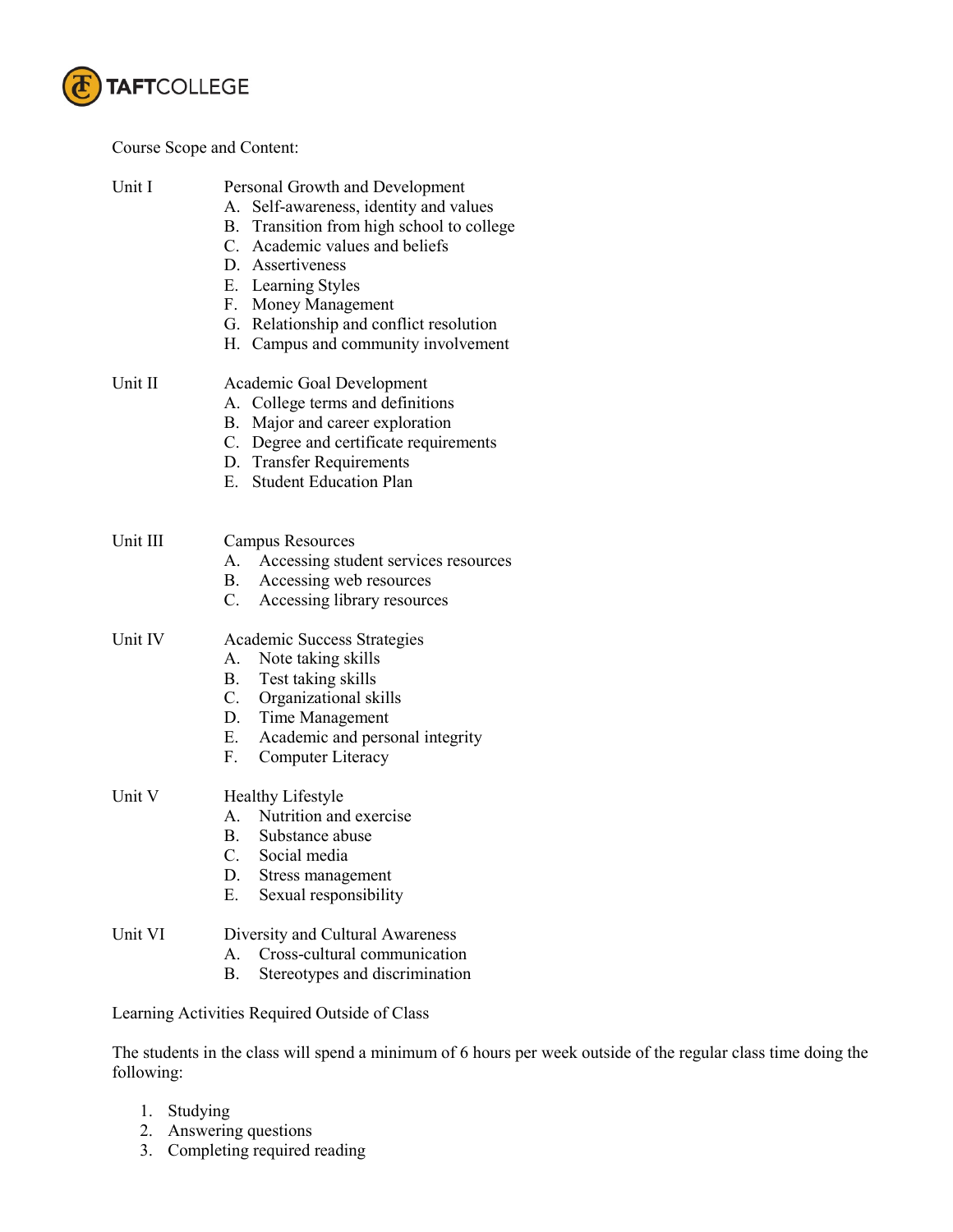

- 4. Problem solving activities and exercises
- 5. Written work
- 6. Observing or participating in activity related to the course content

### Methods of Instruction

- 1. Assigned reading from text and selected references
- 2. In class and online lectures, demonstrations, and films
- 3. Self-evaluation of student education plan
- 4. Self-evaluation of student wellness plan

### Methods of Evaluation

- 1. Journals
- 2. Written Assignment
- 3. Chapter quizzes and unit test
- 4. Reports and/or projects/case study
- 5. Final Exam

Supplemental Data:

| TOP Code:                    | 493013 - Academic Guidance       |
|------------------------------|----------------------------------|
| <b>SAM Priority Code:</b>    | E: Non-Occupational              |
| Funding Agency:              | Y: Not Applicable                |
| Program Status:              | 2: Not Program Applicable        |
| Noncredit Category:          | Y: Not Applicable, credit course |
| <b>Special Class Status:</b> | N: Course is not a special class |
| <b>Basic Skills Status:</b>  | N: Not Applicable                |
| Prior to College Level:      | Y: Not Applicable                |